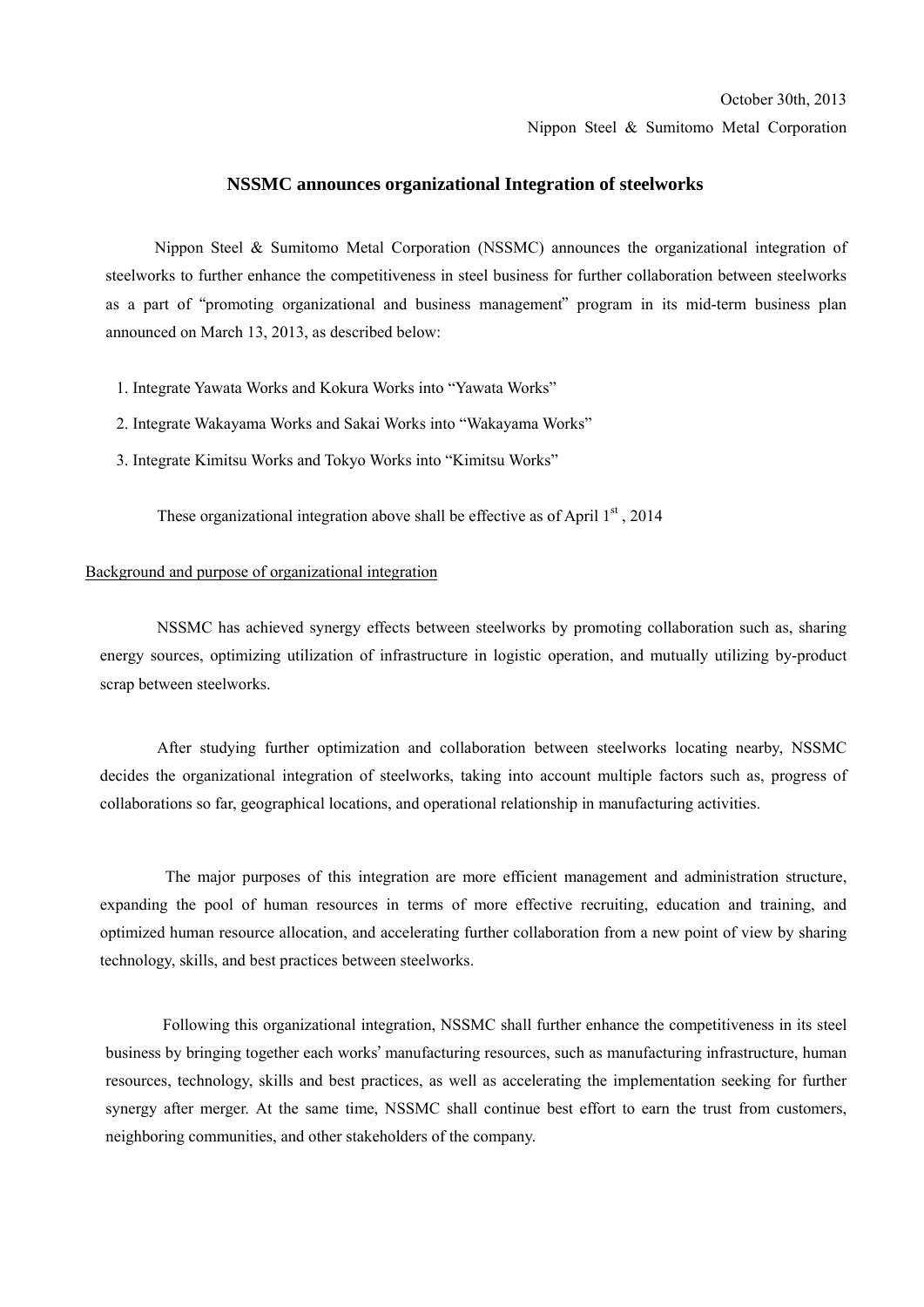Details of each organizational integration

# (1) Yawata Works — Kokura Works

Both steelworks locate in the same administration zone, and have already made collaborations such as, sharing energy sources and raw materials, optimizing utilization of infrastructure in logistic operation. Taking into these factors, both steelworks shall integrate organizations to enhance the efficient management and operation, optimized utilization of infrastructure and combined human resources, and accelerating further study and implementation of collaborations.

| [Current]                                                                                                                                                                                                                                                                                                                                                                                                                                                                                                                                                          | [As of April $1st$ , 2014]                                                                   |
|--------------------------------------------------------------------------------------------------------------------------------------------------------------------------------------------------------------------------------------------------------------------------------------------------------------------------------------------------------------------------------------------------------------------------------------------------------------------------------------------------------------------------------------------------------------------|----------------------------------------------------------------------------------------------|
| Yawata Works                                                                                                                                                                                                                                                                                                                                                                                                                                                                                                                                                       | Yawata Works                                                                                 |
| Bar & Wire Rod Unit<br>-Bar & Wire Rod Technology Div.<br>(Omissions)<br>← Kokura Works                                                                                                                                                                                                                                                                                                                                                                                                                                                                            | Bar & Wire Rod Unit<br>Bar & Wire Rod Technology Div-<br>(Omissions)                         |
| (2) Wakayama Works — Sakai Works<br>Both steelworks have already made collaborations including vertical manufacturing relationship<br>supplying semi-finished products from Wakayama to Sakai. Taking into account these factors and geographical<br>proximity, both steelworks shall integrate organizations to enhance the efficient management and operation,<br>optimized utilization of combined human resources, and accelerating further study and implementation of<br>collaborations including integrated steel manufacturing from materials to products. |                                                                                              |
| [Current]<br>Wakayama Works                                                                                                                                                                                                                                                                                                                                                                                                                                                                                                                                        | [As of April 1 <sup>st</sup> , 2014]<br>Wakayama Works                                       |
| <b>Construction Products Unit</b><br>-Construction Products Development Div<br>(Omissions)<br>└ Sakai Works                                                                                                                                                                                                                                                                                                                                                                                                                                                        | <b>Construction Products Unit</b><br>Construction Products Development Div. -<br>(Omissions) |
| (3) Kimitsu Works-Tokyo Works<br>Both steelworks have already made collaborations both in vertical manufacturing relationship supplying<br>semi-finished products from Kimitsu to Tokyo, and in human resource development. Taking into account these<br>factors and geographical proximity, both steelworks shall integrate organizations to enhance the efficient<br>management and operation, optimized utilization of combined human resources, and accelerating further study<br>and implementation of collaborations.                                        |                                                                                              |

| [Current]                                                                            | [As of April $1st$ , 2014]                                          |
|--------------------------------------------------------------------------------------|---------------------------------------------------------------------|
| Kimitsu Works                                                                        | Kimitsu Works                                                       |
| Pipe & Tube Unit<br>- Tubular Products Planning Div.<br>(Omissions)<br>- Tokyo Works | Pipe & Tube Unit<br>Tubular Products Planning Div. -<br>(Omissions) |
| (Omissions)                                                                          |                                                                     |
|                                                                                      |                                                                     |
| For inquiries                                                                        |                                                                     |

Public Relations Center TEL: +81-3-6867-2977, 2135, 2146, 2147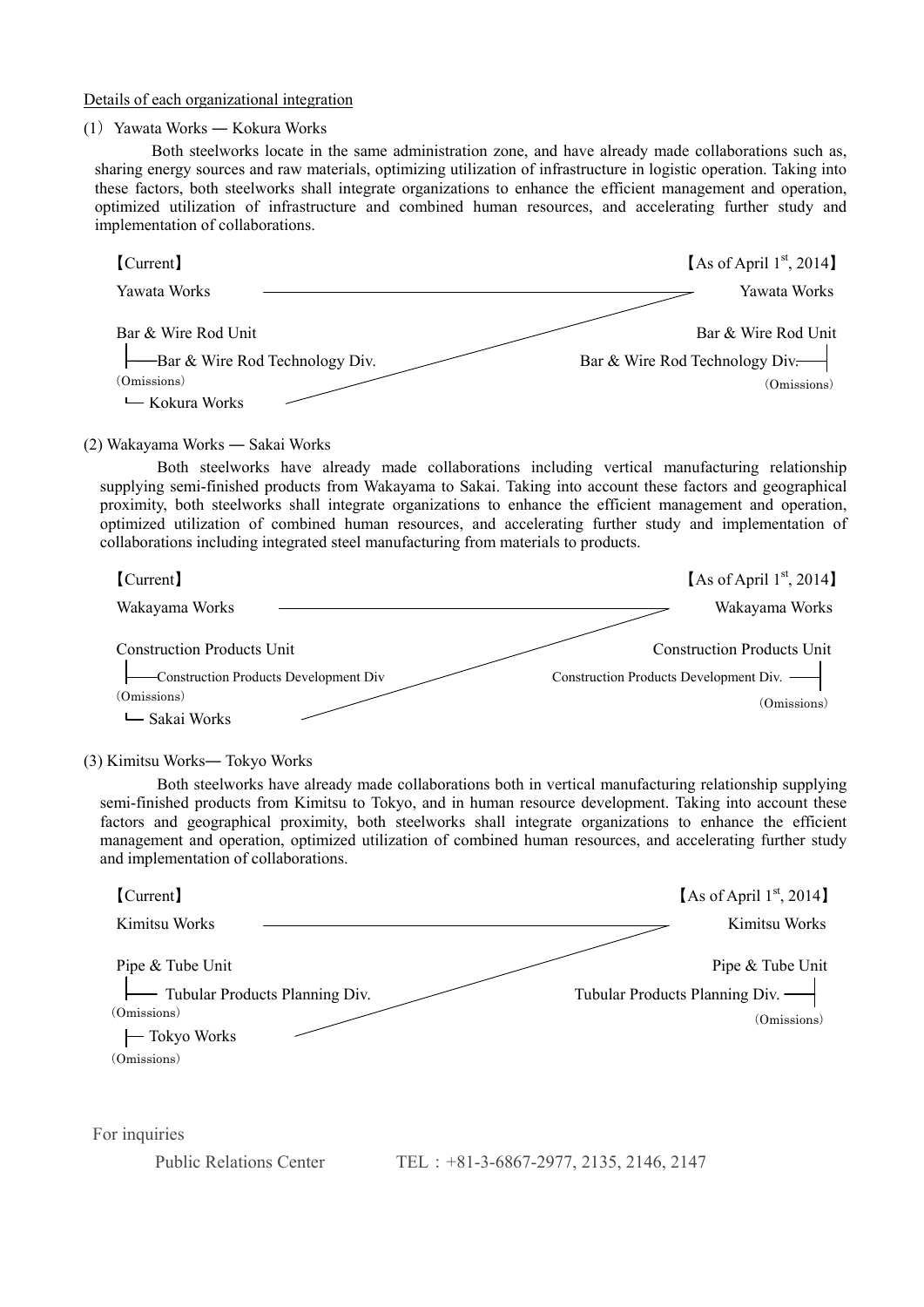#### Exhibit 1: Organizational structure of each steelworks after organizational integration (Planned)

The post-integration organization of each steelworks is planned as described below. The principle of organizational design is that the same function is to be placed in the same organization for unified and integrated management system from the view of the top management, as well as ensuring the close and smooth cooperation with each product based unit.

 Detailed organizations including department and plant shall be further studied based on this planned organizational structure.

### Yawata Works

- General Administration Div.
- Labor Relations & Purchasing Div.
- Safety, Environment & Plant Safety Div.
- Production & Technical Control Div.
- Quality Management Div.
- Production Scheduling Div.
- Ironmaking Div.
- Steelmaking Div.
- Bar & Wire Rod Div.
- $-$  Rail & Shape Div.
- Sheet & Coil Div.
- Tin Mill Products Div.
- Electrical Steel Sheet Div.
- Stainless Steel Div.
- Equipment Div.
- Energy Management Div.

### Wakayama Works

- General Administration Div.
- Production & Technical Control Div.
- Quality Control & Technical Service Div.
- Joint Marketing  $&$  Development Div.
- Sheet & Coil Div
- $-$  Pipe & Tube Div.
- $\leftarrow$  Shape Div.
- Plant engineering  $&$  Maintenance Div.
- Environment  $&$  Energy Div.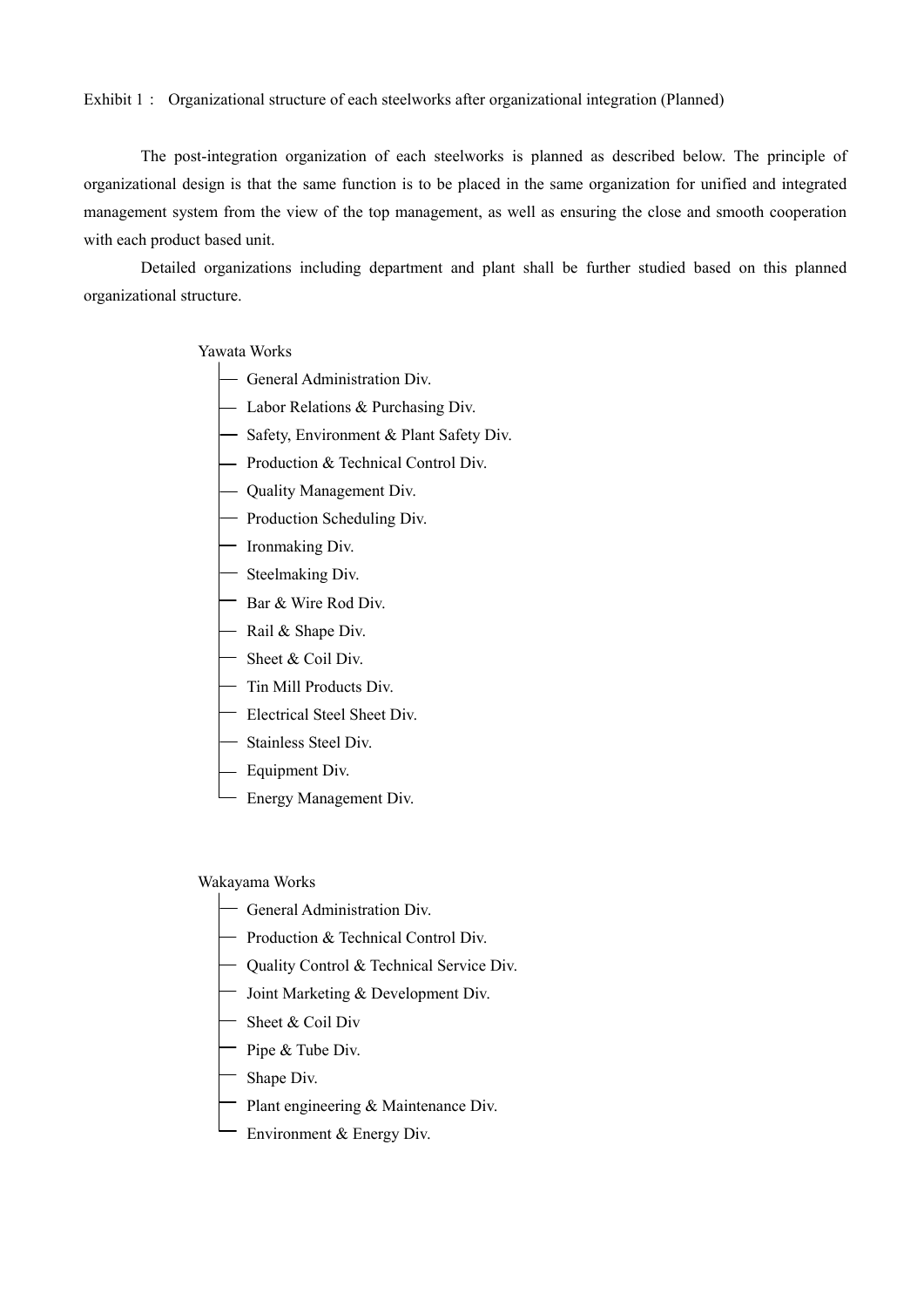## Kimitsu Works

- General Administration Div.
- Labor Relations  $&$  Purchasing Div.
- Safety, Environment & Plant Safety Div.
- Production  $&$  Technical Control Div.
- Quality Management Div.
- Production Planning  $&$  Scheduling Div.
- Recycling & Energy Management Div.
- Ironmaking Div.
- Steelmaking Div.
- Sheet & Coil Div.
- Wire Rod Div.
- Shape Div.
- Plate Div.
- $^-$  Pipe & Tube Div.
- Tokyo Pipe & Tube Div.
- Equipment Div.